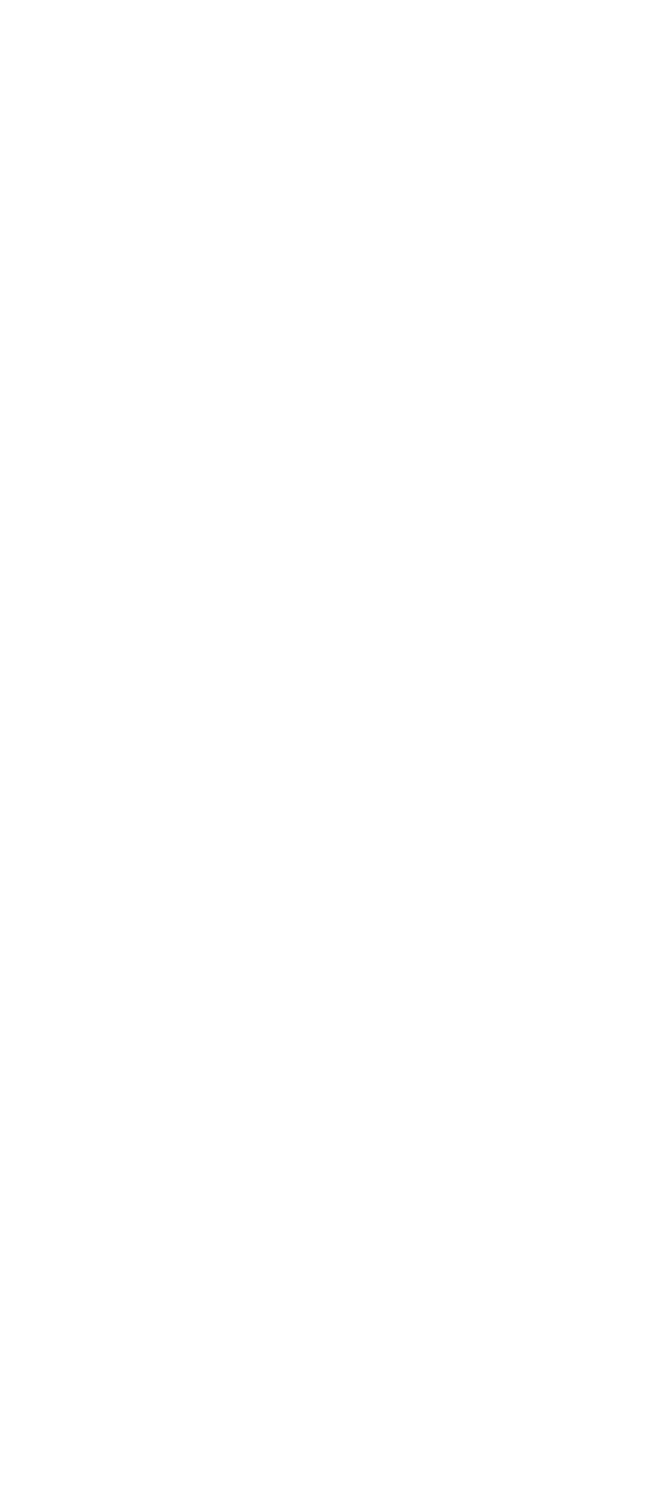## WHAT IS THE TRADE ACT PROGRAM?

The Trade Act program helps workers who have lost their jobs as a result of foreign competition. Certified individuals may be eligible to receive one or more program benefits and services depending on what is needed to return them to employment.

The success of your Trade Act program depends on you. You must actively work with your Trade Act representative to get the most out of the program.

## WHY DO I NFFD THIS BOOK?

This book contains general instructions and basic information about all benefits and services for the Trade Affected Worker. This book provides an overview of employment service and unemployment insurance benefits available through the program. As a Trade Act Participant, you have responsibilities as well as rights. It is important that you protect those rights by reading and understanding this information.

## What should I expect from the Employment Department?

You can expect timely, courteous and professional service. In return, the Employment Department may need more information from you. When you receive forms, questionnaires, email, or phone calls you need to respond right away or you could miss out on important services, benefits, or deadlines.

## Trade Act Petition Certification Information

Someone files a petition for Trade Act on behalf of the trade-affected workers of the company, division and location identified (See Back Cover). The Department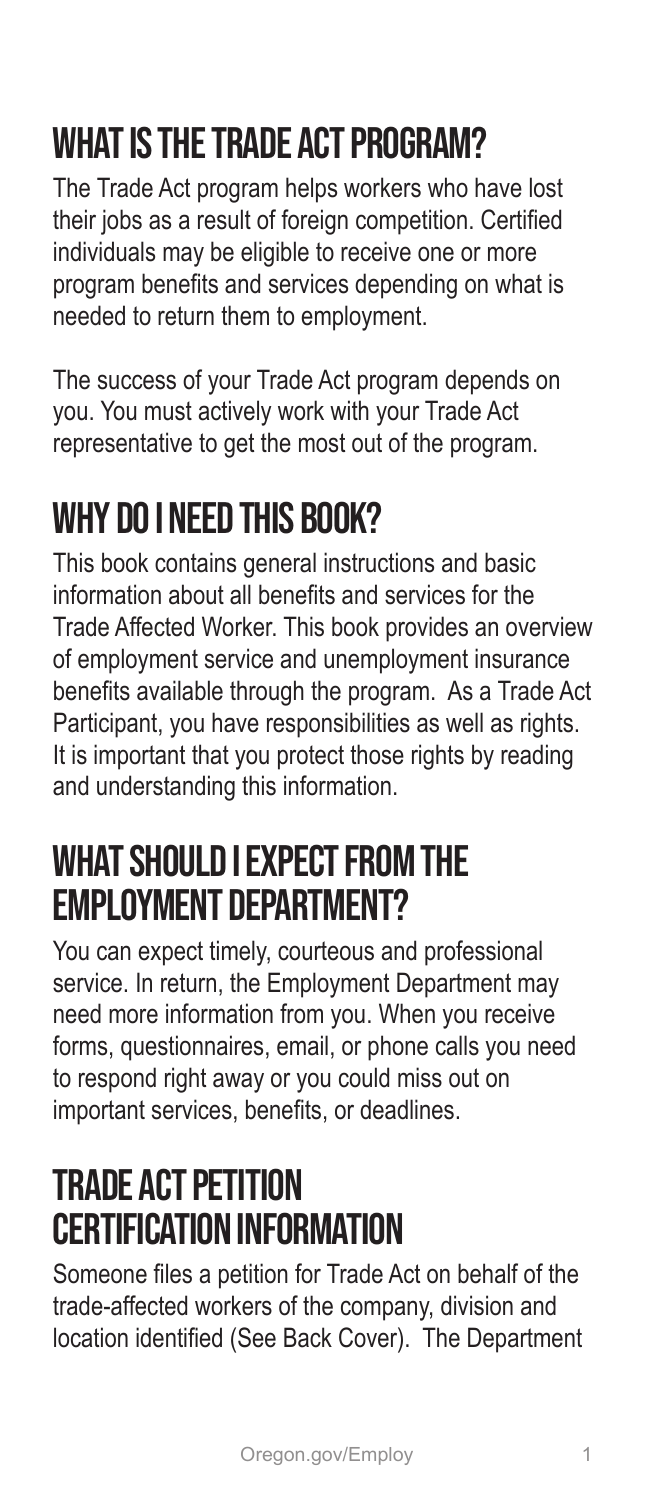of Labor certifies the affected workers of this company. This makes them eligible to apply for Trade Act.

Certified individuals may be eligible to receive one or more program benefits and services depending on what is needed to return them to employment.

All workers laid off on or after the Impact Date and on or before the Expiration Date are eligible to apply for assistance.

## Trade Adjustment Assistance (TAA)

The TAA program provides benefits and services to help eligible workers return to work. The following services may be available based on the availability of federal funds and individual eligibility:

- Reemployment Services
- Job Search Allowance
- Relocation Allowance
- Additional Unemployment Insurance in the form of Trade Readjustment Allowances (TRA)
- A wage subsidy for re-employed workers aged 50 or older
- Training
- Health Coverage Tax Credit

Basic TAA approval criteria for job search, relocation, and training services:

- No suitable work is available in your labor market
- You must apply in advance
- You must be approved in advance by your TAA representative

## Suitable Employment Definition

In this handbook, you will see references to the term "suitable employment". The definition of suitable employment is work of an equal or higher skill level to your trade-affected employment at wages not less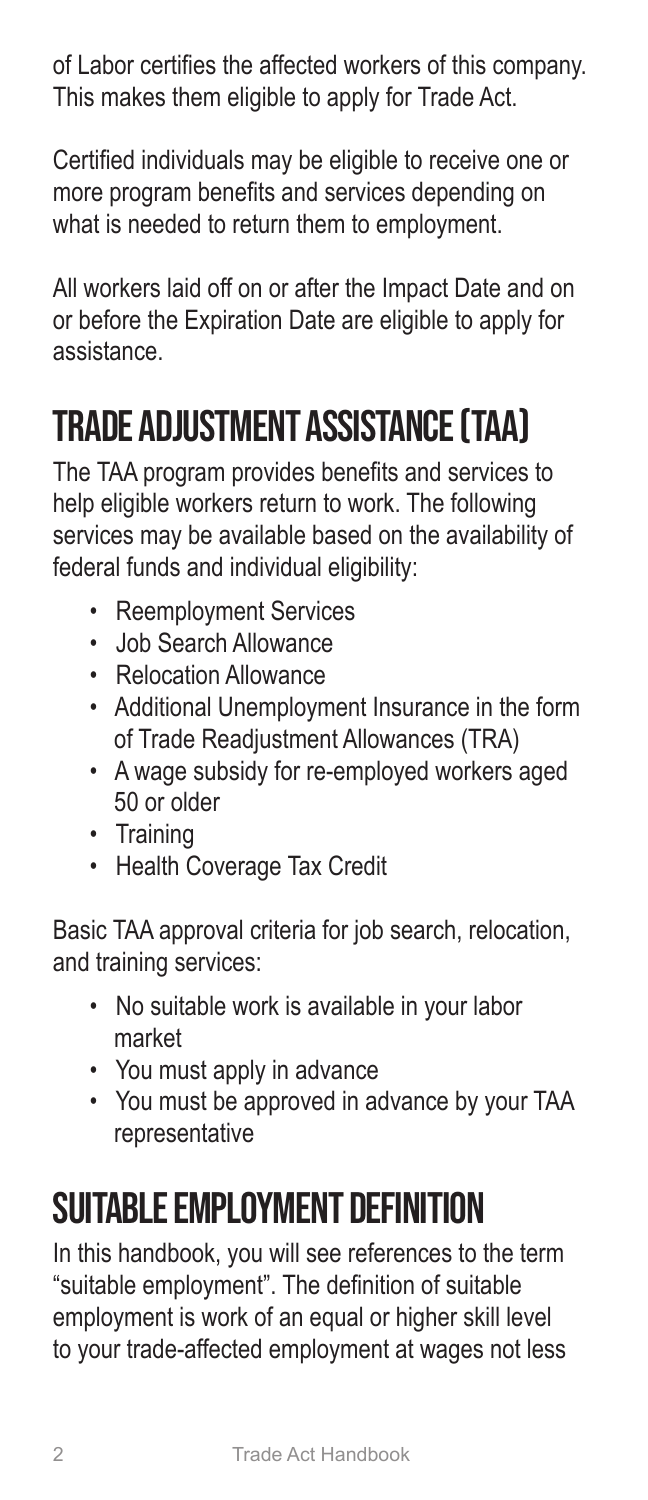than 80% of your average weekly wage from this employment.

## Reemployment Services

Reemployment services help workers look for work. We will work with you to set goals and create steps to achieve those goals by referring you to the services that are best for you.

The Oregon Employment Department, in partnership with local Workforce Innovation and Opportunity Act (WIOA) providers, community colleges, and local Department of Human Services representatives, offers a variety of reemployment services to assist you in reaching your employment goals.

These services include:

- iMatchSkills™ which includes registration for jobs and computer-aided job match
- Local and statewide job listings
- Services for Veterans
- Career exploration tools
- Community resource information
- Reemployment counseling and case management
- Job development
- Job search workshops
- Labor market information
- Resume writing tools
- Supportive services
- Vocational testing

Check out these websites for more information about jobs, careers, training facilities, or services for dislocated workers:

- **www.Oregon.gov/Employ**
- **www.QualityInfo.org**
- **www.oregon.gov**
- **www.careeronestop.org**
- **www.doleta.gov/tradeact**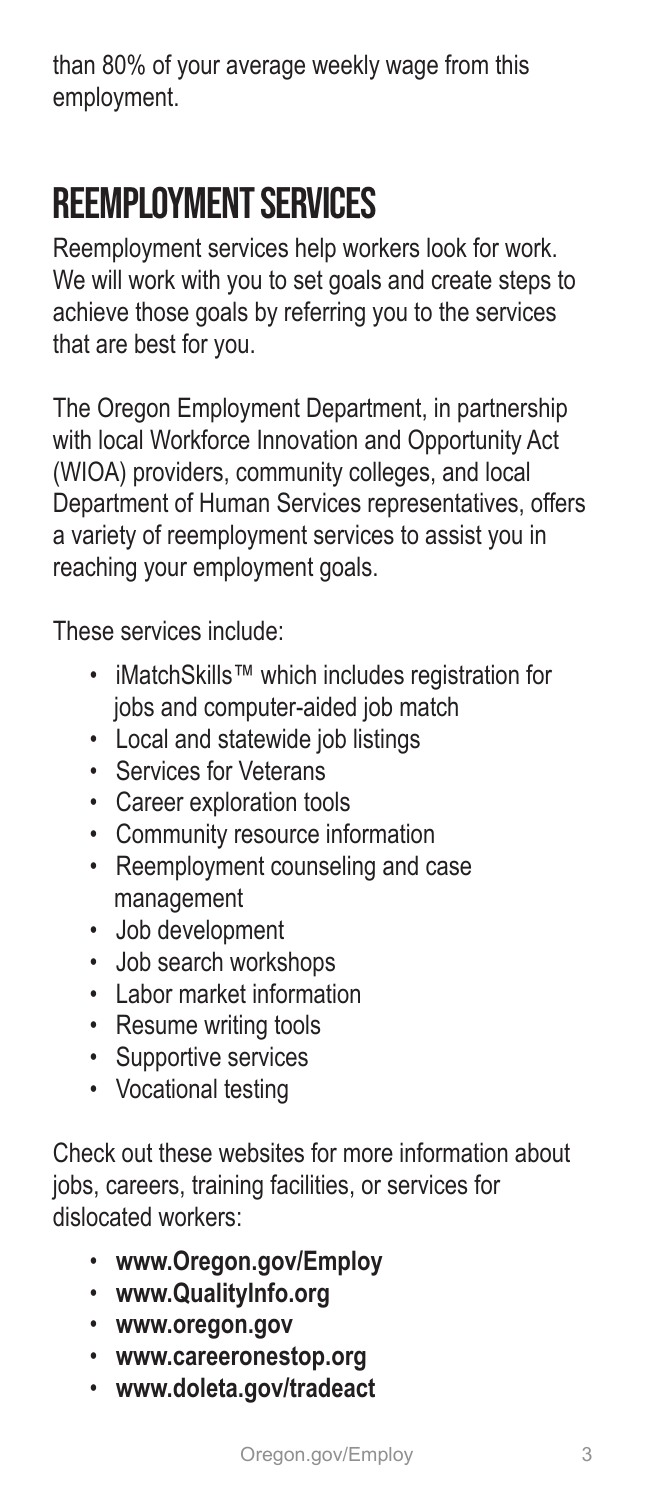## Initial Assessment

Approval of TAA and TRA services and benefits are based on the outcome of an Initial Assessment. This first step starts the conversation between you and your TAA representative. Your representative will review any barriers you may have to employment, skills gained during your trade affected employment, your goals, questions, and concerns. Your representative will determine whether or not suitable employment is available and if training is needed and suitable.

## Individual Education Plan

Following the Initial Assessment, we will help you develop an Individual Education Plan (IEP) to determine job goals and ways to achieve those goals. The IEP will help to identify the appropriate combination of services.

## Job Search Allowance

If you have a verifiable job interview or work search plans for another area outside of your labor market, you may be eligible for job search allowances. When you have applied in advance and are approved, you may be reimbursed the cost of food, lodging and travel expenses (based on ½ the federal per diem or actual cost, whichever is less). You may be reimbursed for more than one job search; however there is a maximum amount. Your TAA representative will review your job search limits upon application.

## Job Search Allowance DEADLINE

You have 365 days from the certification date or your most recent qualifying separation date (whichever is later) to apply. If you are in training which takes you past this deadline, you have 182 days from the date you complete training to apply. The job search must occur within 30 days of the date you apply.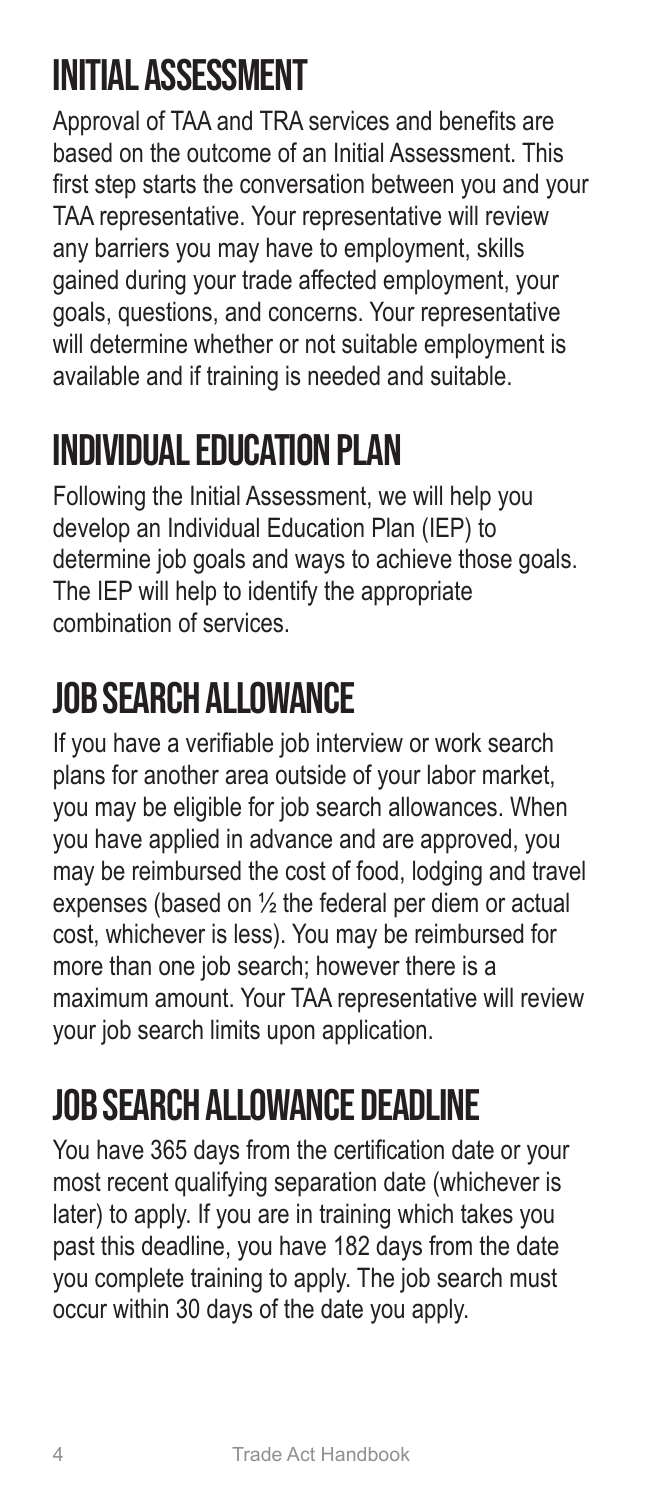## Relocation Allowance

If you have a bona fide job offer for long term employment in another area, you may be eligible for a Relocation Allowance. The move cannot be located outside the United States. If you have applied in advance and are approved, you may be reimbursed for the cost of your reasonable and necessary moving expenses. This applies to moving you your immediate family, and your house-hold goods. We will reduce the amount if you are entitled to reimbursement from other sources. A lump sum payment equal to three times your average weekly wage (not to exceed the maximum) is available to help you with additional moving costs and getting settled. Your TAA representative will review your relocation limit upon application.

## Relocation Allowance DEADLINE

You have 425 days from the certification date or your most recent qualifying separation date, whichever is later to apply. If you are in training which takes you past this deadline, you have 182 days from the date you successfully complete training to apply.

## **TRAINING**

You may be eligible for training if you do not have the skills to secure suitable employment in the existing labor market. The training you take must be targeted to a specific occupation and help you to get a job at a skill level similar to, or higher than, your trade affected employment.

The training is based on your skills and what is happening in your labor market. The training will be the shortest timeframe possible to get you back to work quickly.

The training will not go past the maximum number of weeks allowable. A training program may include remedial and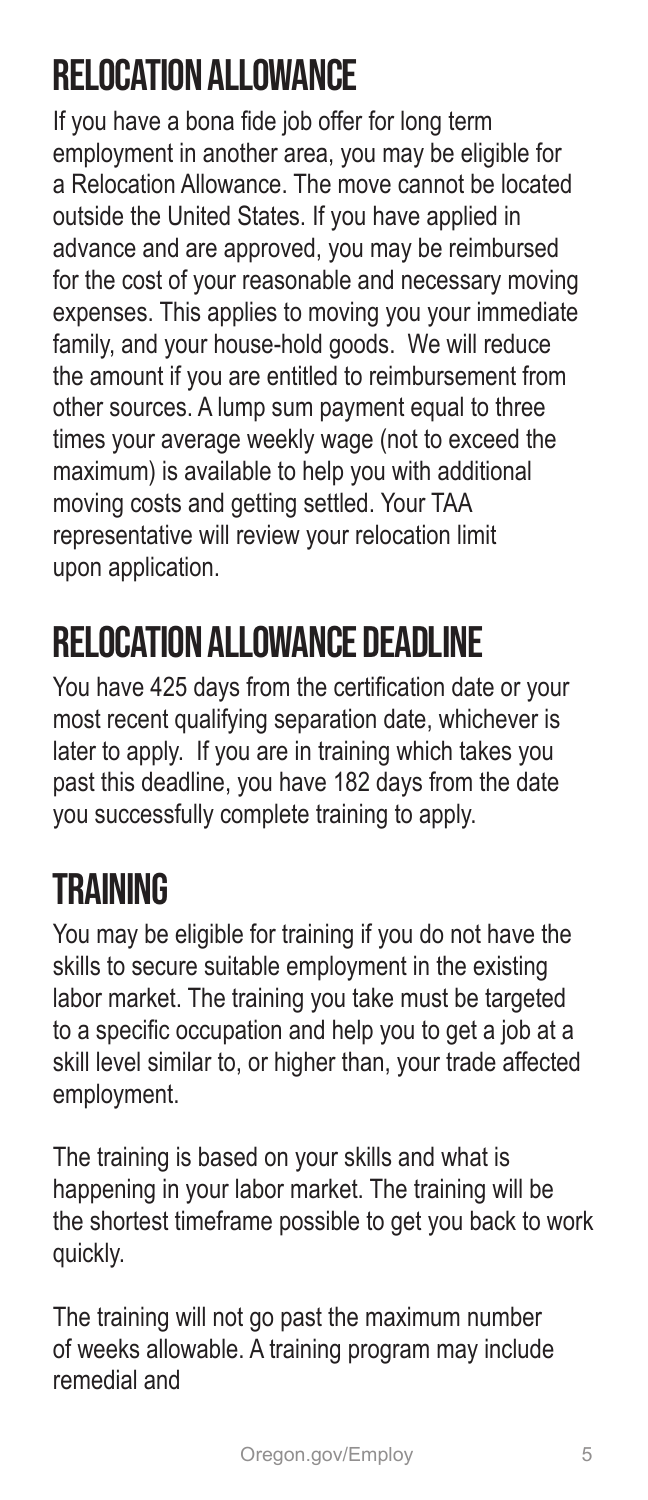pre-requisite classes. Remedial education includes GED (General Education Diploma), ESL (English as a Second Language), or ABE (Adult Basic Education). Pre-requisite education is course work the training provider requires to get into the approved training program. If you are claiming unemployment insurance benefits, you will not have to seek work or accept work while you are attending a TAA approved training program or during breaks in training that are 30 days or less.

There is no deadline to apply for TAA training as long as the program is still in existence and funds are available.

## Allowable Types of Training

**a. Classroom Training** that leads to a certificate, degree, or higher level of education. The training must be through an accredited Institution or have acceptable oversight. To find a training institution visit www.ode.state.or.us or www.QualityInfo.org.

If you do not have Internet access, you can visit your local WorkSource Oregon office or your TAA representative can assist you. You can take required classes on-line if they are not available in a physical location.

#### **b. Employer-Based Training / On-the-Job Training**

**(OJT)** If you find an employer who is willing to provide OJT in a specific occupation, the employer may be reimbursed for part of your paid wages while they train you. If you have an employer in mind, contact your TAA representative for help in presenting the OJT information to the employer. The employer and TAA representative must sign an OJT Agreement before the  $O<sub>1</sub>$ T can start.

#### **You must apply and be approved before you start to work for the potential OJT employer.**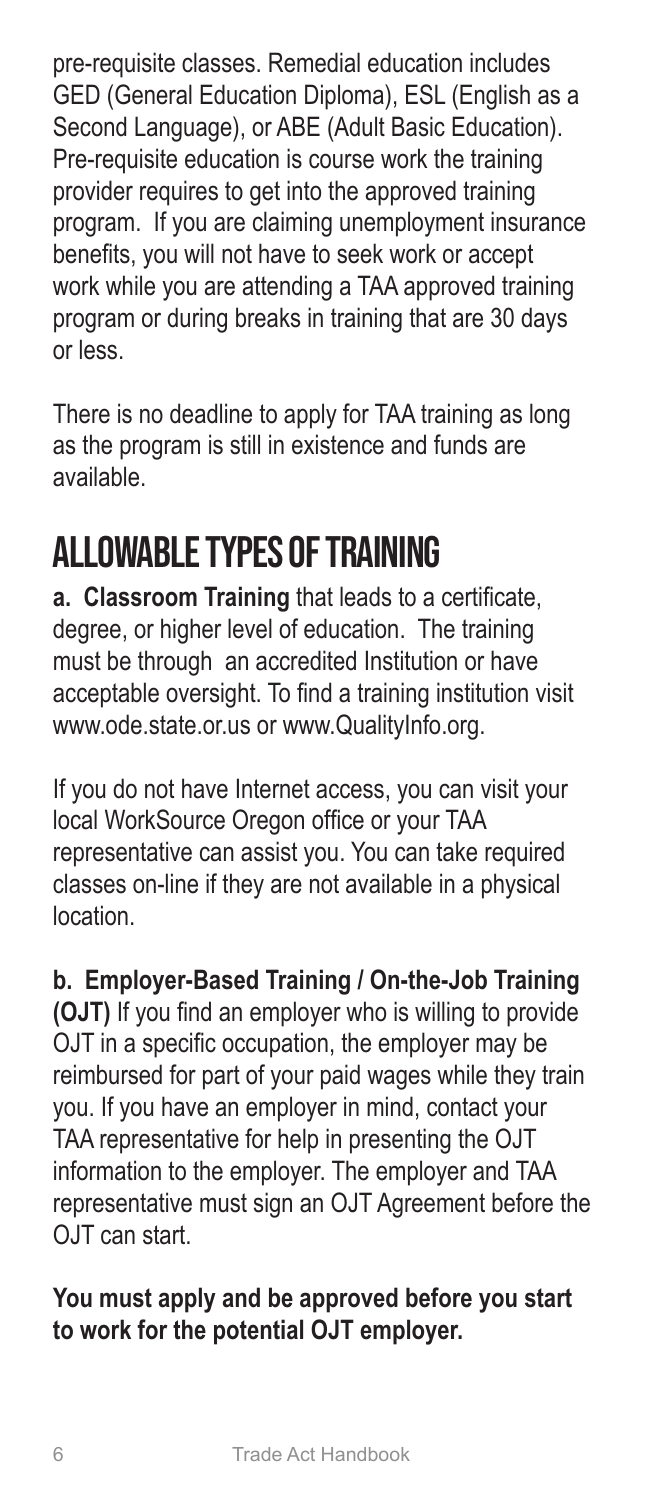## TAA TRAINING PLAN RIJI FS-

- One training plan per certification. Be sure that the occupational goal you choose is one that you can live with. Make sure to investigate the occupation prior to requesting your training plan by talking to employers that hire workers for this occupation and workers that perform duties for the occupational goal. Once you start the occupational training, you cannot quit and be approved for a different occupational training.
- The length of training cannot exceed the maximum amount of weeks allowed for classroom or OJT. This includes any remedial and/or pre-requisite training. The break weeks between terms are not counted toward the maximum weeks allowed.
- Training in most cases must be full time. Full time status is based upon the training facility and your program requirements. Contact your TAA representative for more information.
- If you are claiming unemployment insurance (UI) benefits you are required to comply with UI law until a TAA training plan is approved.

## You must meet ALL the following six criteria to be approved for a TAA training plan:

- 1. There must be no suitable employment available for you in your labor market. This means work of an equal or higher skill level than your trade affected employment at wages of not less than 80% of your average weekly wage from this employer.
- 2. You must benefit from the training and be job ready for the occupational goal when done. If you are interested in a training program, make sure that it will prepare you to accept employment for your occupational goal when you have completed TAA approved training.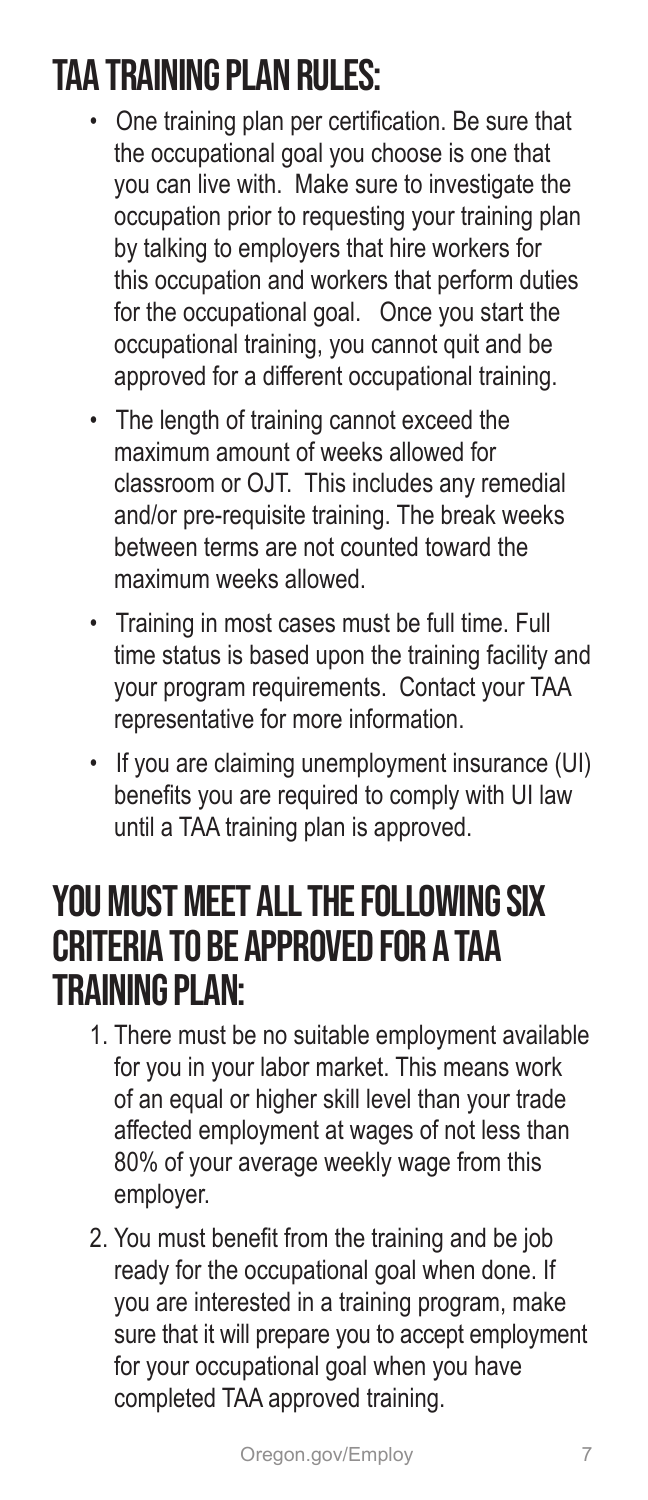- 3. There must be a reasonable expectation of employment following the completion of training. Check labor market information resources to know if there will be a reasonable chance of finding a job using the skills and education from your training. Find out if the job will be in demand when you complete training. The online resource for labor market information is: www.QualityInfo.org
- 4. There must be training available. You must first consider training available within your labor market area. If there isn't training available within your labor market area, training in other areas may be considered.
- 5. You are qualified to undertake and complete training and able to support yourself while in training. This means you must have the skills and qualifications needed to be accepted for, and complete, the training program. Also, you must demonstrate that you have the financial resources to make it through the entire training program.
- 6. Training must be suitable and available at a reasonable cost. This means the training is right given your abilities, skills and experience. We look at the type of training, the skill level, length of training, average cost of training, and whether support or mileage is necessary to determine the allowable amount for training.

If training is approved, TAA will pay for tuition, books, fees, supplies and tools required of all students for the completion of the training program. TAA cannot pay for any costs that are not required of all students.

If the only training available is outside of your commuting distance (to be determined at the time of training plan review), you may be reimbursed for travel expenses to and from the training facility based on the Federal mileage rate. If it is necessary for you to take care of two households; your main residence and a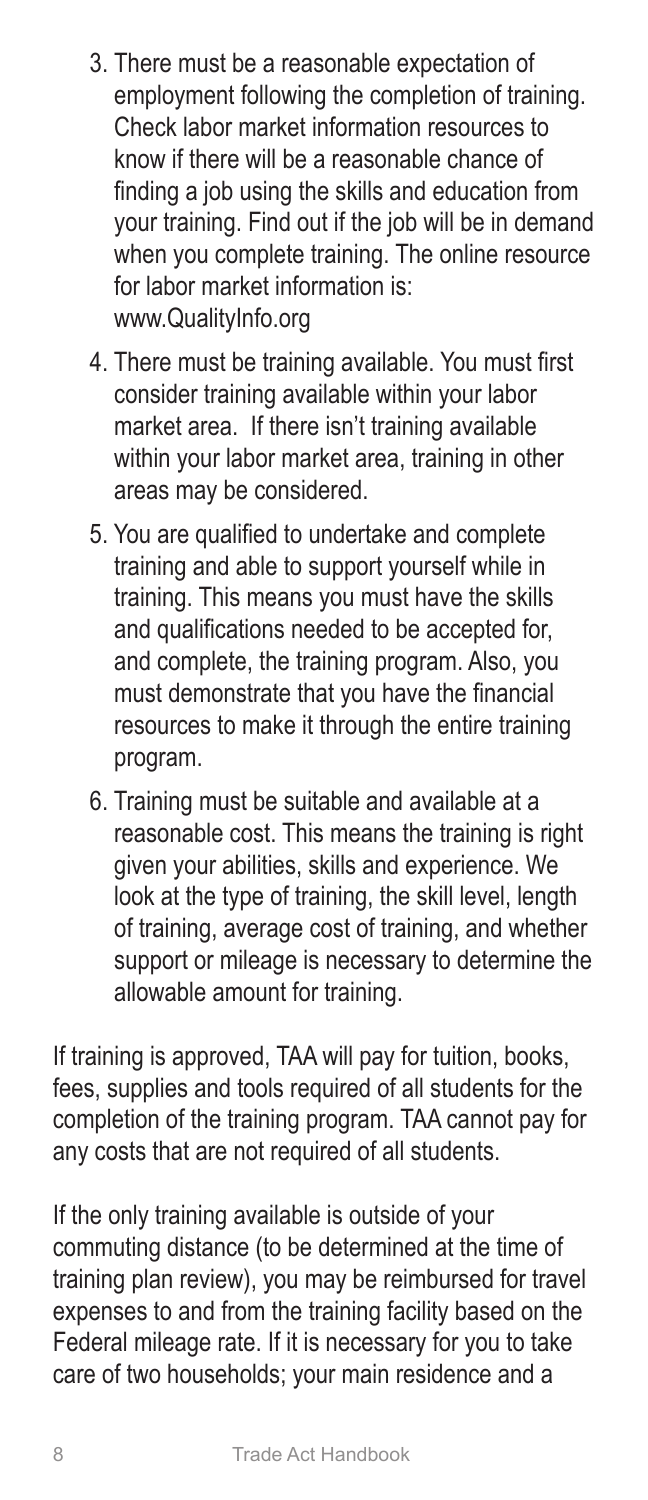temporary secondary residence near the training site, you may qualify for support for the secondary residence based on ½ of the Federal per diem or actual cost, whichever is less.

## Trade Readjustment Allowances (TRA)

To qualify for TRA benefits (extra unemployment/ income support), you must;

- 1. Be covered by a certification.
- 2. Have a qualifying separation. This is a layoff that is either a total loss of your job, or a break from your employer for at least 7 consecutive days. This break must start on or after the impact date and on or before the expiration date of the certification.
- 3. Have qualifying wages and employment. This means you worked for your employer at least 26 of the last 52 weeks before your most recent layoff. Also, you must have earned at least \$30.00 in each of those weeks.
- 4. Be entitled to and have exhausted all rights to regular and extended unemployment benefits.

If you meet these points, your TRA weekly benefit amount will be the same as you received on the first claim you filed after the impact date, and at the time of your first qualifying layoff. That claim is called your TRA Parent Claim.

## Deadlines for TRA Benefits

In order to be eligible for any TRA benefits, you must either:

**Be accepted** by a training facility and enrolled in approved TAA training

#### *OR* OR

**Be approved** for a waiver of training and conducting a work search.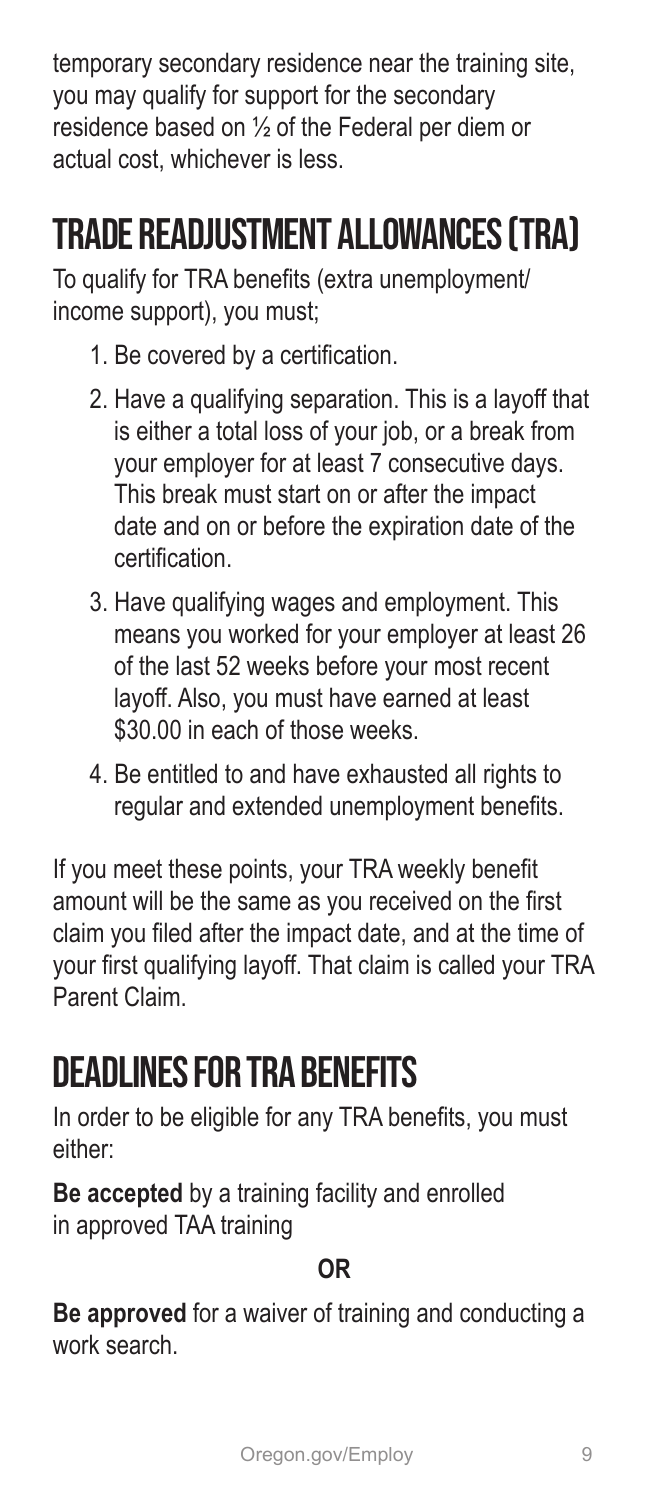There is a deadline date that varies depending on the law that your company was certified under. You can find your deadlines by calling the Special Programs **Center** 

### **Deadline:**

If you do not meet your deadline for a reason that is beyond your control, call the Special Programs Center right away, and they will discuss what options may be available to you.

## TRA Benefits

TRA benefits are defined in two categories: Basic TRA and Additional TRA. Each has its own set of requirements.

## Basic TRA

Your Basic TRA benefits:

You have 104 weeks after your most recent qualifying layoff to collect Basic TRA. Basic TRA may be collected in one of 3 ways.

You must:

- 1. Be enrolled or taking part in approved TAA training; or
- 2. Have completed such training and be actively seeking work; or
- 3. Have received a waiver of such training and be seeking work as directed.

## Additional TRA

To be eligible for Additional TRA, you may have to apply for training within 210 days of your most recent qualifying layoff or the date of the certification, whichever is later.

Additional TRA is a period that starts right after you are paid the last week of Basic TRA or the 104 week deadline to use Basic TRA has expired, whichever occurs first.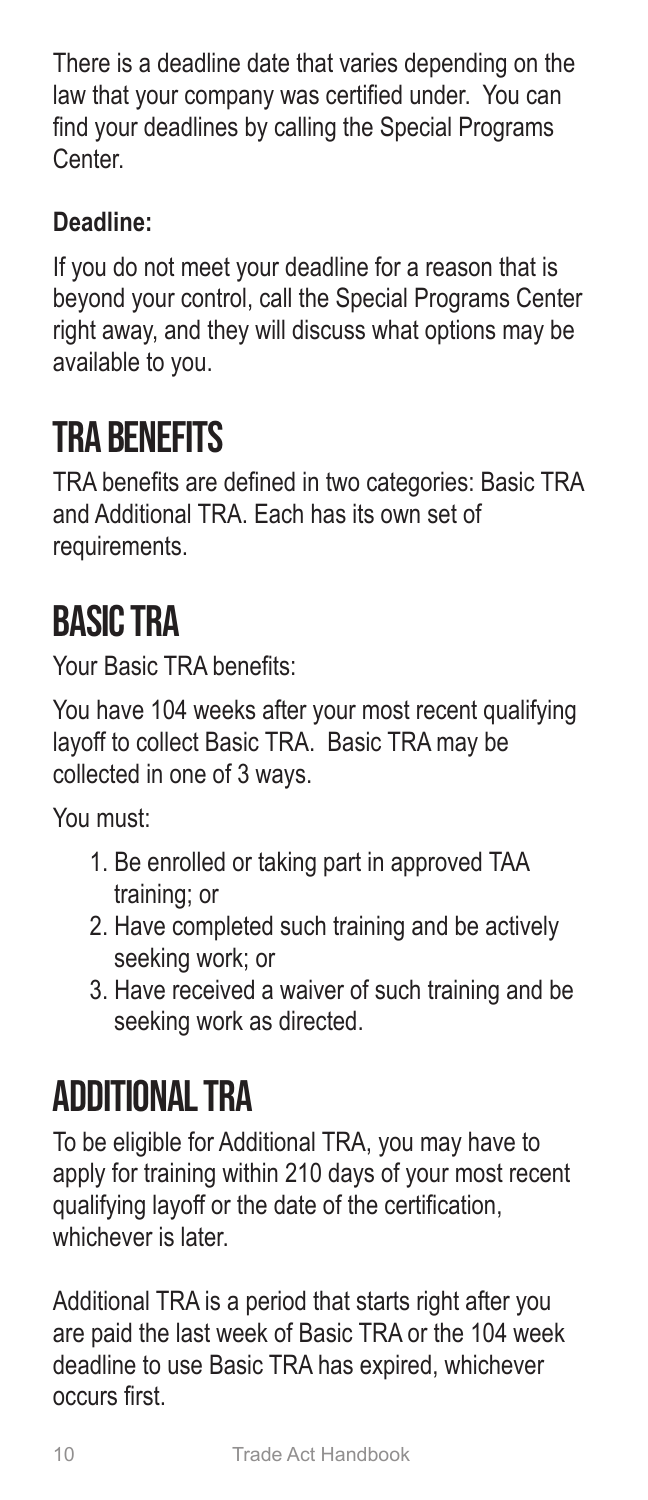If you do not start training until after the Basic TRA eligibility period expires, the Additional TRA starts with your first week of training.

**Important:** This eligibility period runs for a set period of time, whether or not you are claiming benefits. You must be in approved training in order to receive Additional TRA benefits.

## EXCEPTION: TRA Completion

You must have exhausted all other available benefits, including Additional TRA. If you were not eligible for Additional TRA, the eligibility period starts right after you are paid your last week of Basic TRA or the 104 week deadline to receive Basic TRA ends.

## POTENTIAI BENEFITS

Your Trade Act representative will discuss potential benefits with you. They will map out your maximum potential benefits if you are interested in attending training.

## Regular Unemployment Insurance

If at any time you become eligible to file for regular unemployment insurance, you must file the regular claim instead of continuing on TRA. Just call the Special Programs Center, and they will file that claim for you. If you have any options, they will discuss them with you once the new claim is established. Once you have exhausted all regular unemployment insurance, your Trade Act representative will determine what TRA benefits may be available to you.

For further instruction regarding regular unemployment insurance, read the **Claimant Handbook** you received when you filed your regular unemployment insurance claim.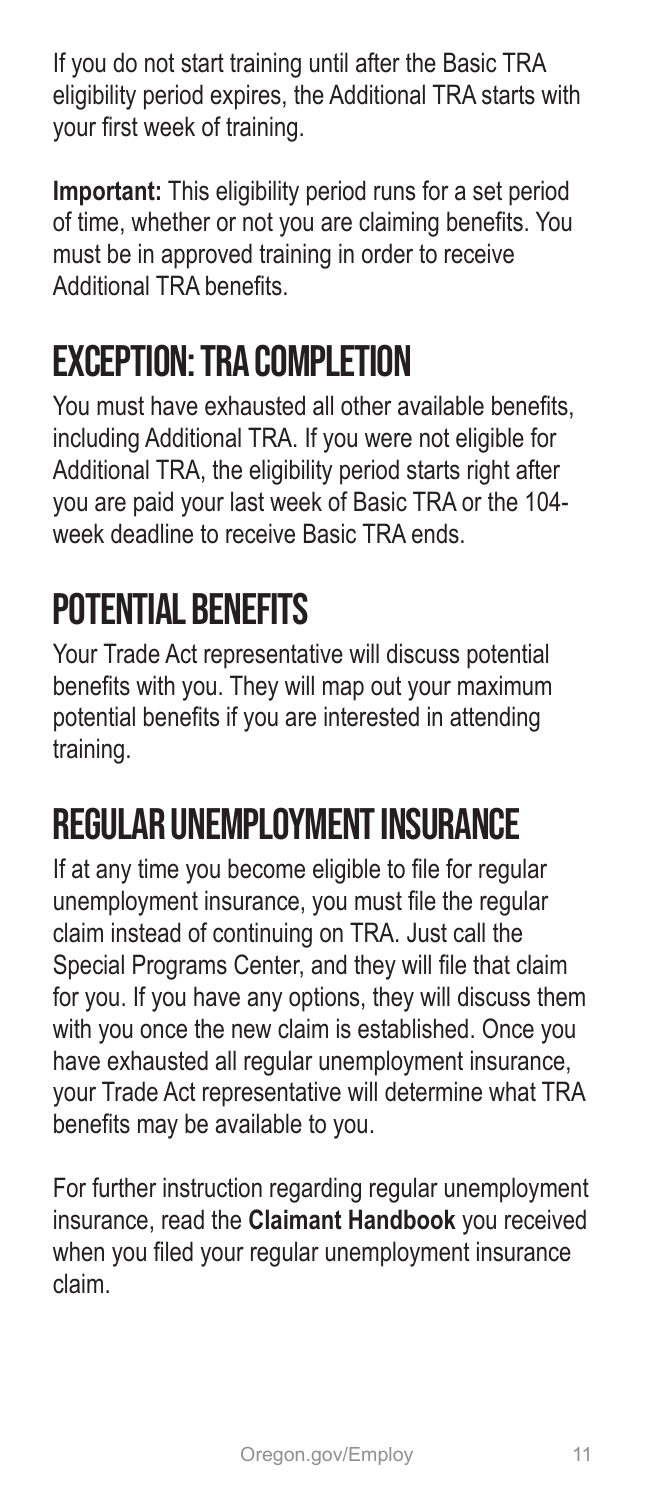## Training Waivers

The Employment Department may waive eligible workers from participating in training under certain conditions and the workers still receive Basic TRA, if you meet one of the following conditions:

- The worker is unable to participate in or complete training due to the health of the worker;
- Immediate enrollment is not available; or
- No training program is available.

#### **Important:**

- Waivers are reviewed with your TRA representative every 30 days.
- Additional TRA is not payable during waiver status. The worker must be in training.
- Waivers of training expire after six months but may be revoked at any time if the condition of the waiver no longer exists.
- If the waiver expires or is revoked, you would not be eligible for any TRA benefits unless you are enrolled in approved TAA training within the time frame that is given to you at the time the waiver is revoked.

## Health Coverage Tax Credit (HCTC)

Trade Act participants may be eligible to receive a tax credit for health insurance premiums. Contact the Special Programs Center for more information.

## Wage Subsidy for Those 50 or Over

Deadlines and conditions apply to this program. If you choose this program, you may not be eligible to receive other TRA benefits. Your representative can give you more information on how this program will affect other benefits.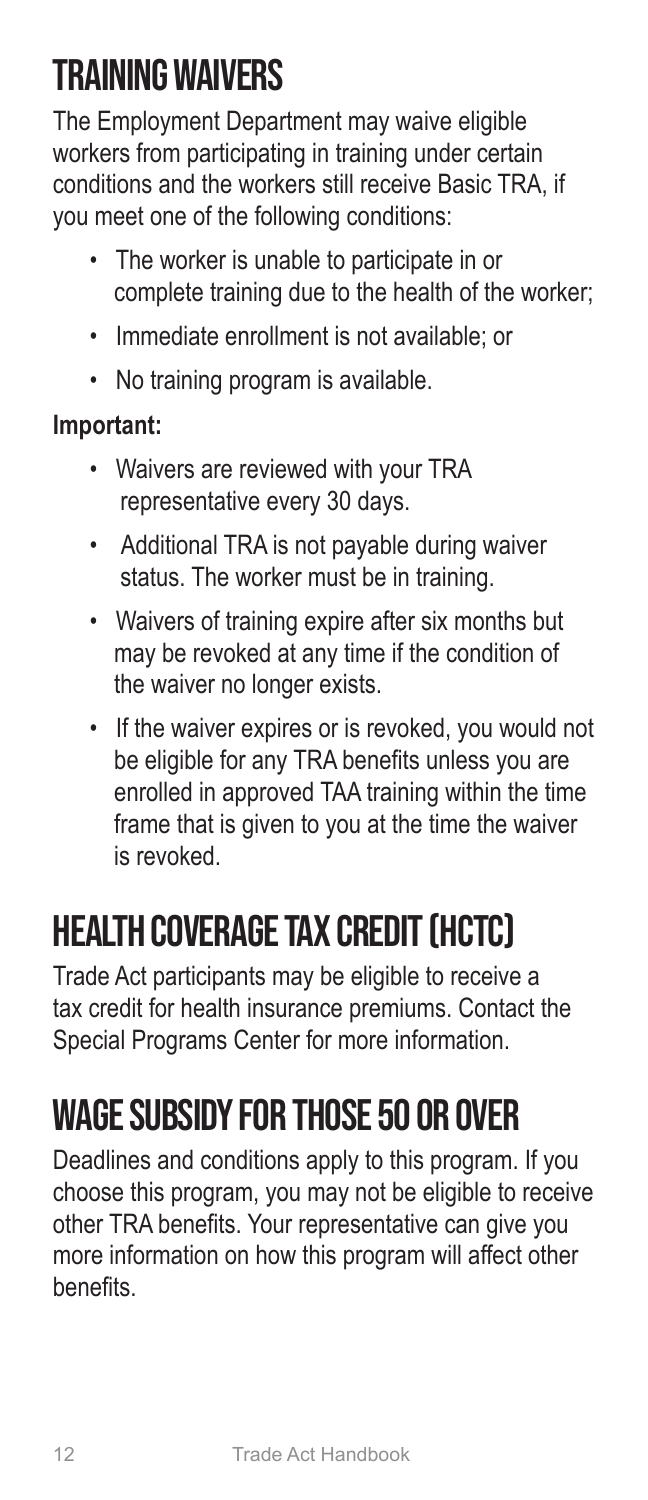To be eligible for this program, you must meet the following conditions at the time of reemployment:

- Be at least 50 years old;
- Be employed full time; (There may be a deadline to apply for this benefit depending on the law your company was certified under. Your TRA representative will advise you of any deadlines.)
- Not be expected to earn more than a set amount annually based on the current law (excluding overtime pay) from the reemployment;
- Cannot return to your previous employer.

This wage subsidy may be paid up to a set amount during a two-year period.

For additional information, contact the Special Programs Center at:

#### **Phone: 503-947-1800 Toll free: 1-800-436-6191**

## Next Steps

A TRA determination cannot be made until a regular Unemployment Insurance (UI) claim is filed. To file a UI claim on the internet go to: www.Employment.Oregon. gov/ocs, or call:

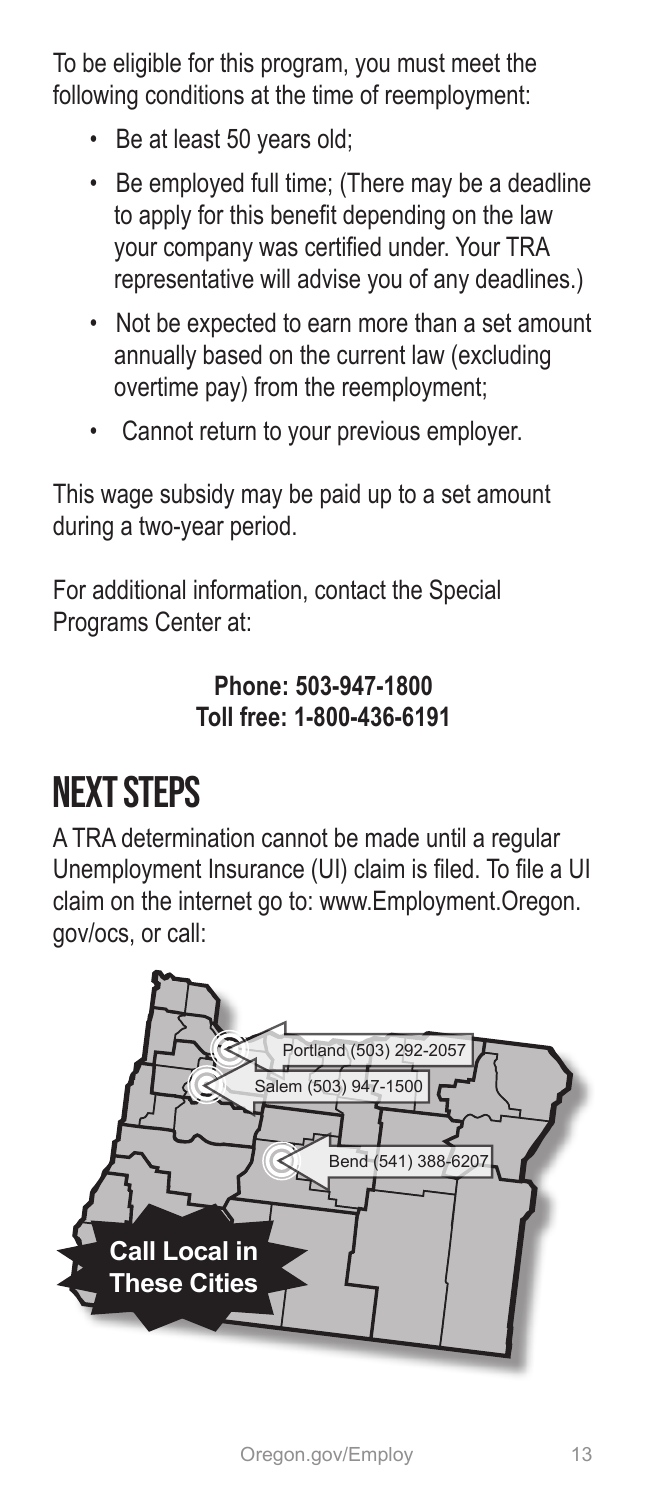**After you have been laid off**, complete the Request for Determination of Entitlement to TAA and TRA form (TRA\_006). Forward the completed form to the TRA (Trade Readjustment Assistance) Unit at:

#### **Oregon Employment Department UI Special Programs Center (TRA) PO Box 14518 Salem, OR 97309**

#### **Or Fax to: 503-947-1833 Toll Free fax: 1-877-353-7700**

 Approximately 2 weeks later, you will receive a determination in the mail that will let you know of your potential eligibility for Trade Act program benefits and services.

For questions about TAA re-employment, job search, relocation, or training services contact TAA Central Trade Act Unit:

#### **Phone: 503-947-3096 Toll free: 1-877-639-7700 Email: taacentral@oregon.gov**



#### **facebook.com/oregoncentraltradeactunit**

## Living or moving out of Oregon?

If you will be relocating to another state, contact either the Special Programs Center or the TAA Central Trade Act Unit for assistance in locating a TAA representative in that state.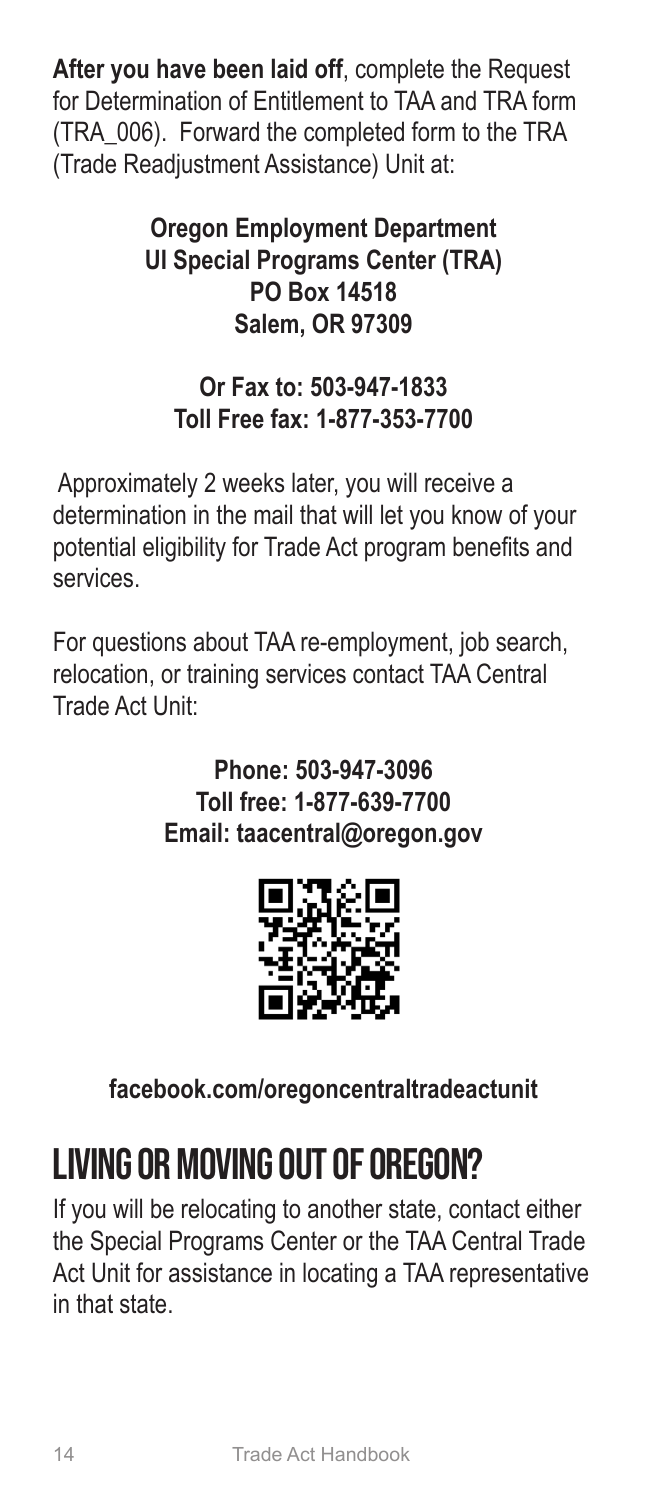## **ADDITIONAL NOTES:**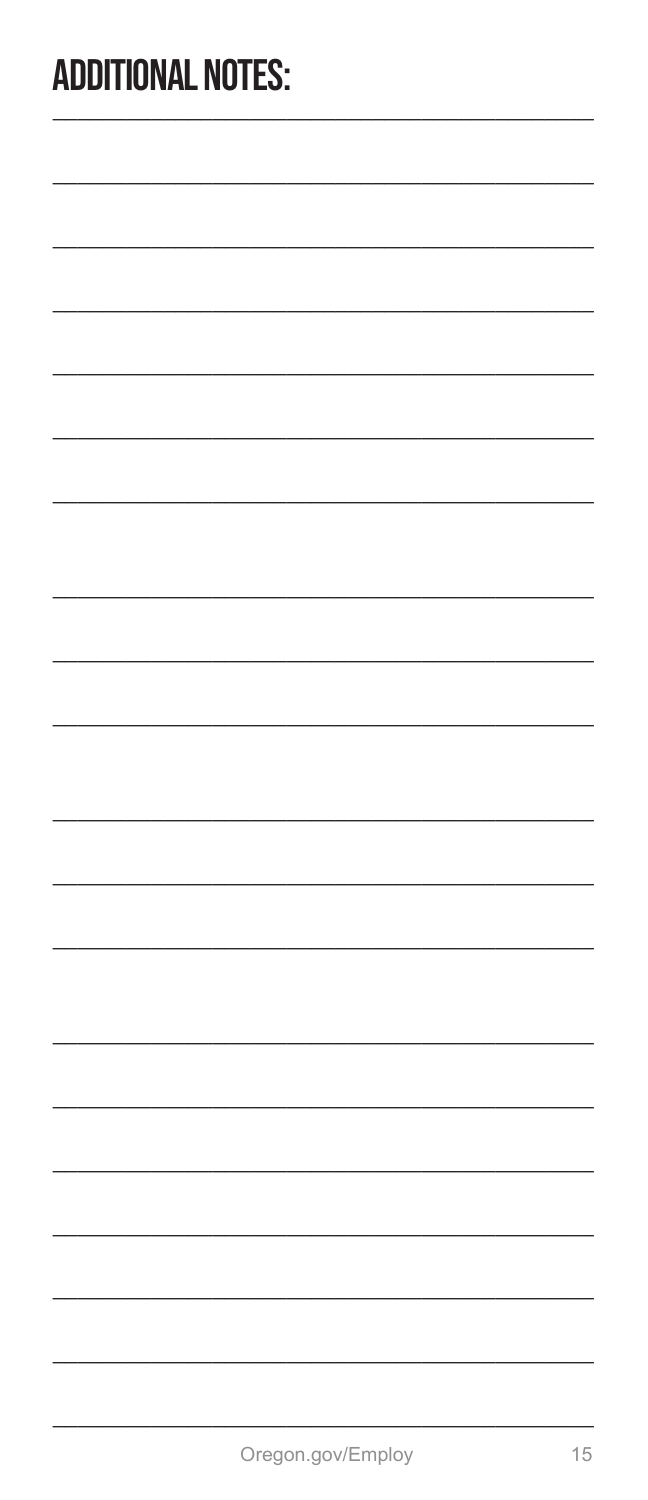ook

|  |  | Trade Act Handb |
|--|--|-----------------|
|--|--|-----------------|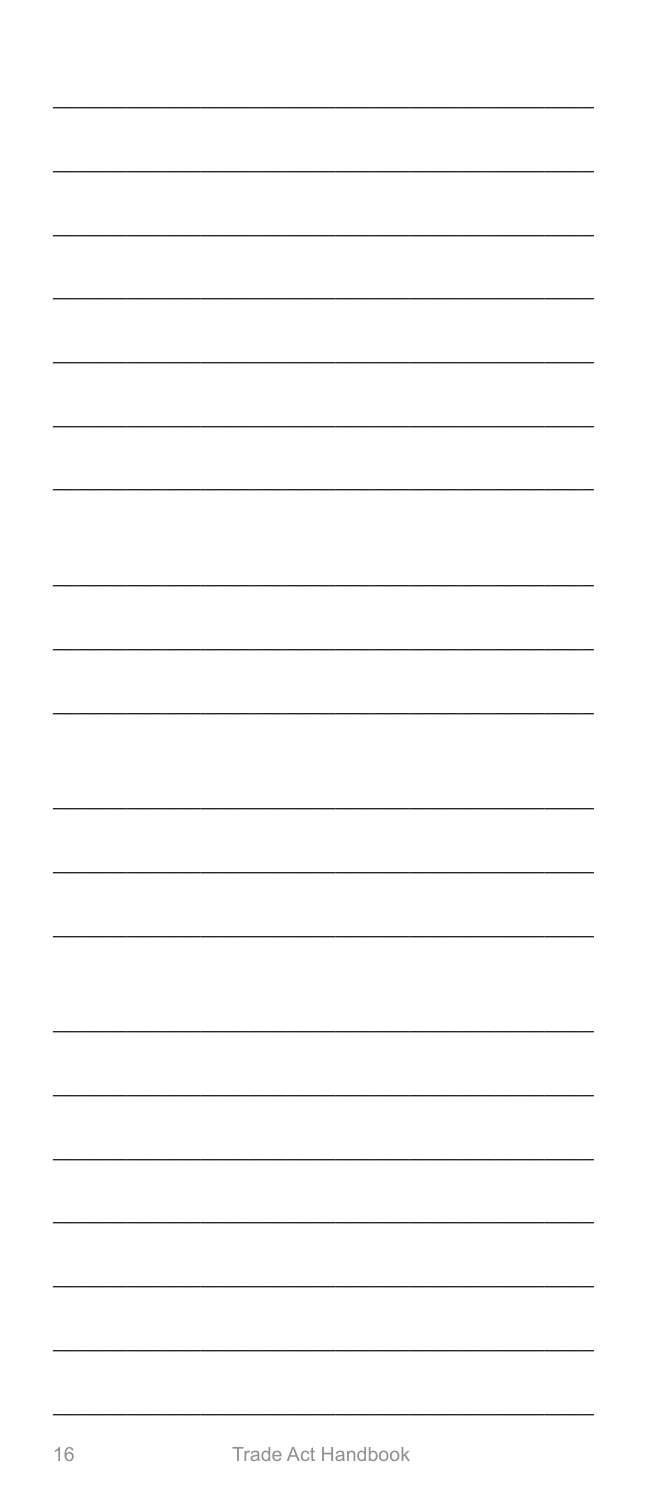#### Equal Opportunity is the Law

The Oregon Employment Department is an equal opportunity employer/program. Auxiliary aids and services are available upon request to individuals with disabilities. Language assistance is available to persons with limited English proficiency at no cost.

El Departamento de Empleo de Oregon es un empleador/programa que respeta la igualdad de oportunidades. Disponemos de servicios o ayudas auxiliares, formatos alternos y asistencia de idiomas para personas con discapacidades o conocimiento limitado del inglés, a pedido y sin costo.

It is against the law for this recipient of Federal financial assistance to discriminate on the following bases: Against any individual in the United States on the basis of race, color, religion, sex, national origin, age, disability, political affiliation or belief; and against any beneficiary of programs financially assisted under Title I of the Workforce Innovation and Opportunity Act of 1998 (WIOA) on the basis of the beneficiary's citizenship/status as a lawfully admitted immigrant authorized to work in the United States, or his or her participation in any WIOA Title I financially assisted program or activity; providing opportunities in, or treating any person with regard to, such a program or activity; or making employment decisions in the administration of, or in connection with, such program or activity.

#### **What to do if you believe you have experienced discrimination**

If you think that you have been subjected to discrimination under a WIOA Title I fi assisted program or activity, you may file a complaint within 180 days from the date of the alleged violation with either: the recipient's Equal Opportunity Officer (or the person whom the recipient has designated for this purpose); or The Director, Civil Rights Center (CRC), U.S. Department of Labor, 200 Constitution Avenue NW, Room N-4123, Washington, D.C. 20210. If you file your complaint with the recipient, you must wait either until the recipient issues a written Notice of Final Action, or until 90 days have passed (whichever is sooner), before filing with the Civil Rights Center (see address above). If the recipient does not give you a written Notice of Final Action within 90 days of the date on which you filed your complaint, you do not have to wait for the recipient to issue that Notice before filing a complaint with CRC. However, you must file your CRC complaint within 30 days of the 90-day deadline (in other words, within 120 days after the day on which you filed your complaint with the recipient). If the recipient does give you a written Notice of Final Action on your complaint, but you are dissatisfied with the decision or resolution, you may file a complaint with CRC. You must file your CRC complaint within 30 days of the date on which you received the Notice of Final Action.